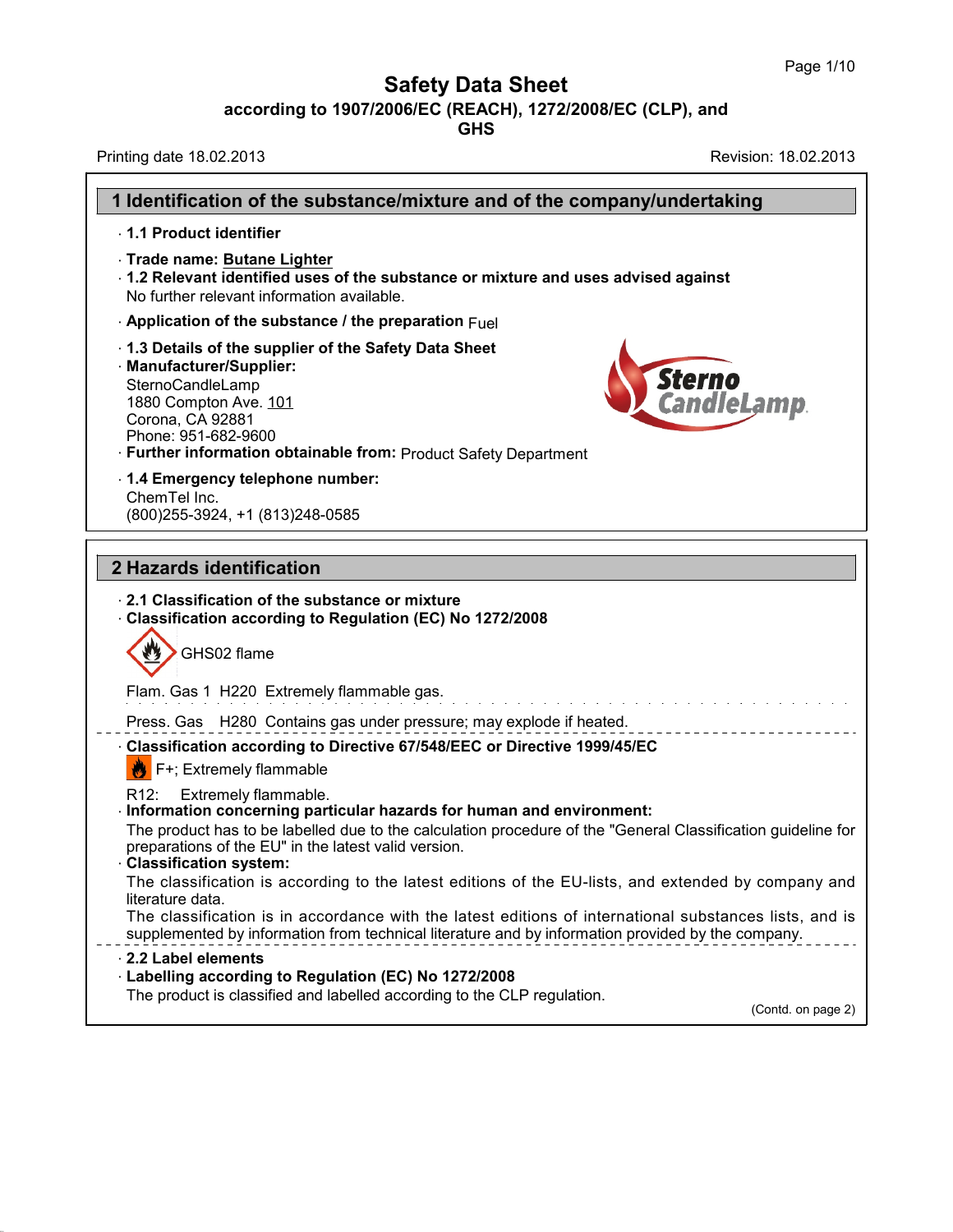Printing date 18.02.2013 **Revision: 18.02.2013** 

| <b>Trade name: Butane Lighter</b>                                                                                                               |                    |
|-------------------------------------------------------------------------------------------------------------------------------------------------|--------------------|
| · Hazard pictograms                                                                                                                             | (Contd. of page 1) |
|                                                                                                                                                 |                    |
|                                                                                                                                                 |                    |
|                                                                                                                                                 |                    |
| GHS02                                                                                                                                           |                    |
| · Signal word Danger                                                                                                                            |                    |
| <b>Hazard statements</b>                                                                                                                        |                    |
| H220 Extremely flammable gas.                                                                                                                   |                    |
| H280 Contains gas under pressure; may explode if heated.                                                                                        |                    |
| · Precautionary statements                                                                                                                      |                    |
| P <sub>101</sub><br>If medical advice is needed, have product container or label at hand.<br>P <sub>102</sub><br>Keep out of reach of children. |                    |
| P <sub>103</sub><br>Read label before use.                                                                                                      |                    |
| P210<br>Keep away from heat/sparks/open flames/hot surfaces. - No smoking.                                                                      |                    |
| Leaking gas fire: Do not extinguish, unless leak can be stopped safely.<br>P377                                                                 |                    |
| P381<br>Eliminate all ignition sources if safe to do so.                                                                                        |                    |
| P410+P403 Protect from sunlight. Store in a well-ventilated place.                                                                              |                    |
| Store in a well-ventilated place.<br>P403<br>- Additional information: N/A                                                                      |                    |
| · Hazard description:                                                                                                                           |                    |
| · WHMIS-symbols:                                                                                                                                |                    |
| A - Compressed gas                                                                                                                              |                    |
| B1 - Flammable gas                                                                                                                              |                    |
|                                                                                                                                                 |                    |
|                                                                                                                                                 |                    |
|                                                                                                                                                 |                    |
| NFPA ratings (scale 0 - 4)                                                                                                                      |                    |
| Health = $0$                                                                                                                                    |                    |
| Fire $= 4$<br>Reactivity = $0$                                                                                                                  |                    |
|                                                                                                                                                 |                    |
| · HMIS-ratings (scale 0 - 4)                                                                                                                    |                    |
| <b>HEALTH</b><br>$\boxed{0}$<br>Health = $0$                                                                                                    |                    |
| $\boxed{4}$ Fire = 4<br><b>FIRE</b>                                                                                                             |                    |
| $R$ EACTIVITY <sup>0</sup> Reactivity = 0                                                                                                       |                    |
| <b>HMIS Long Term Health Hazard Substances</b>                                                                                                  |                    |
| None of the ingredients is listed.                                                                                                              |                    |
| 2.3 Other hazards                                                                                                                               |                    |
| Results of PBT and vPvB assessment                                                                                                              |                    |
| · PBT: Not applicable.                                                                                                                          |                    |
| · vPvB: Not applicable.                                                                                                                         |                    |

(Contd. on page 3)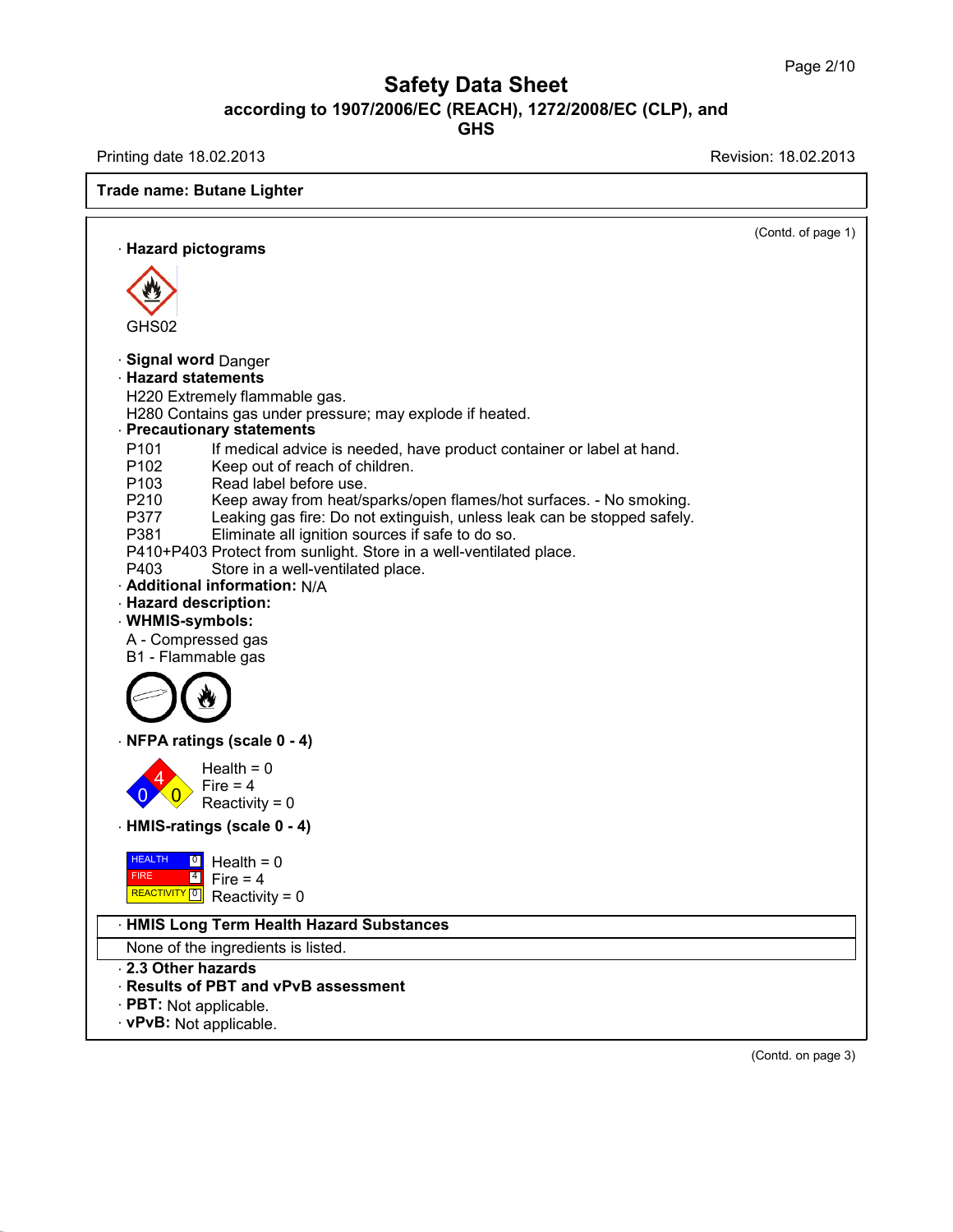Printing date 18.02.2013 Revision: 18.02.2013

**Trade name: Butane Lighter**

(Contd. of page 2)

# **3 Composition/information on ingredients**

#### · **3.2 Mixtures**

· **Description:** Mixture of substances listed below with nonhazardous additions.

| Dangerous components:                                             |                                                                                               |                                                           |         |
|-------------------------------------------------------------------|-----------------------------------------------------------------------------------------------|-----------------------------------------------------------|---------|
| CAS: 106-97-8<br>EINECS: 203-448-7<br>Index number: 601-004-00-01 | I butane                                                                                      | F+ R12<br>$\otimes$ Flam. Gas 1, H220<br>Press. Gas, H280 | 50-100% |
| CAS: 74-98-6<br>EINECS: 200-827-9                                 | I propane                                                                                     | $F+R12$<br>$\otimes$ Flam. Gas 1, H220                    | 10-25%  |
| Index number: 601-003-00-51                                       |                                                                                               | Press. Gas, H280                                          |         |
|                                                                   | <b>Additional information:</b> For the wording of the listed risk phrases refer to section 16 |                                                           |         |

· **Additional information:** For the wording of the listed risk phrases refer to section 16.

## **4 First aid measures**

### · **4.1 Description of first aid measures**

- · **After inhalation:** Supply fresh air; consult doctor in case of complaints.
- · **After skin contact:** Generally the product does notirritate the skin.
- · **After eye contact:**

Remove contact lenses if worn.

Rinse opened eye for several minutes under running water. If symptoms persist, consult a doctor.

- · **After swallowing:** Do not induce vomiting; call for medical help immediately.
- · **4.2 Most important symptoms and effects, both acute and delayed**

No further relevant information available.

· **4.3 Indication of any immediate medical attention and special treatment needed**

No further relevant information available.

# **5 Firefighting measures**

- · **5.1 Extinguishing media**
- · **Suitable extinguishing agents:**

CO2, powder or water spray. Fight larger fires with water spray or alcohol resistant foam.

- · **For safety reasons unsuitable extinguishing agents:** Water with full jet
- · **5.2 Special hazards arising from the substance ormixture** No further relevant information available.
- · **5.3 Advice for firefighters**
- · **Protective equipment:**

Wear self-contained respiratory protective device.

- Wear fully protective suit.
- · **Additional information** Cool endangered receptacles with water spray.

## **6 Accidental release measures**

· **6.1 Personal precautions, protective equipment and emergency procedures** Wear protective equipment. Keep unprotected persons away.

(Contd. on page 4)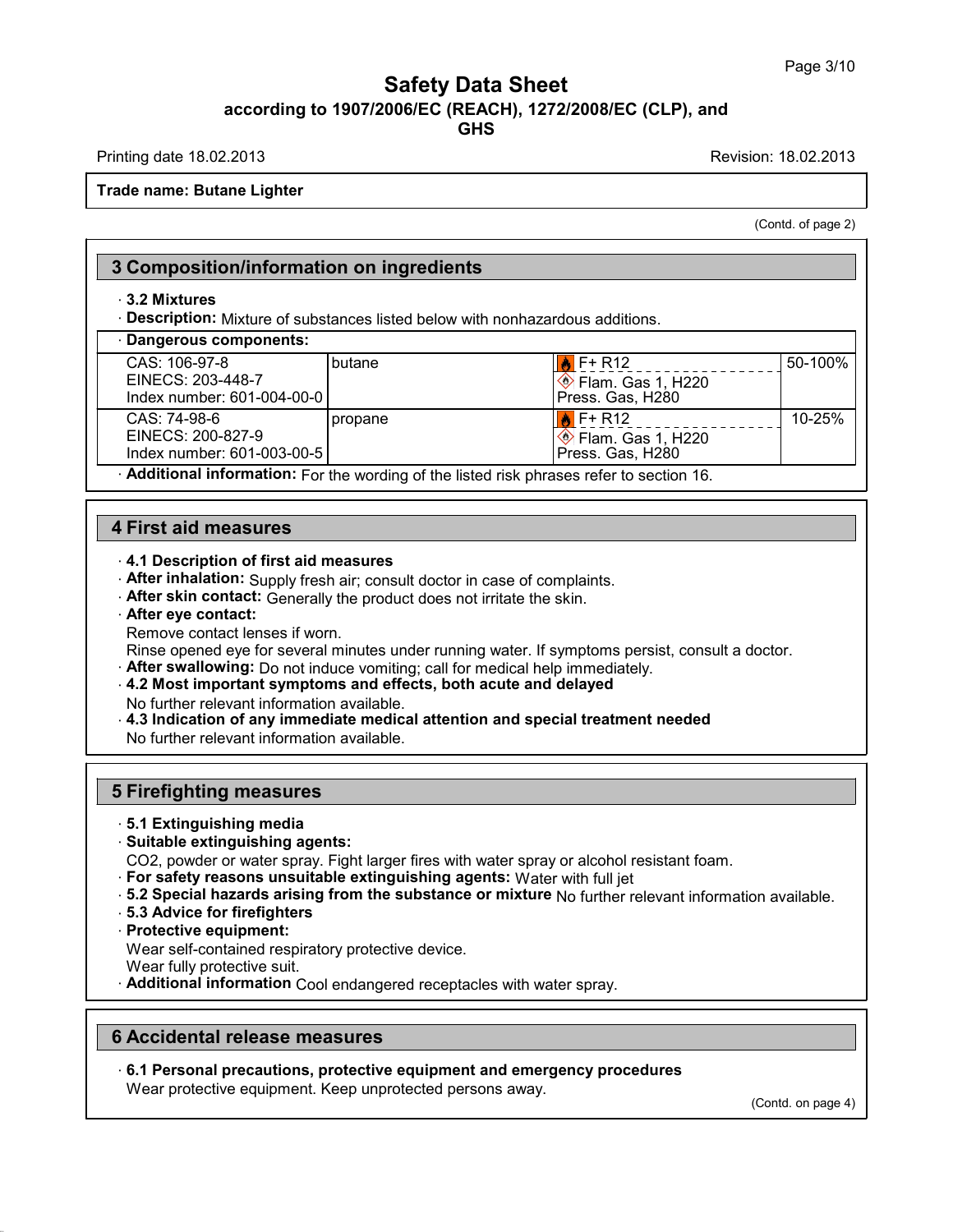Printing date 18.02.2013 Revision: 18.02.2013

(Contd. of page 3)

### **Trade name: Butane Lighter**

· **6.2 Environmental precautions:**

Do not allow product to reach sewage system or any water course.

Inform respective authorities in case of seepage into water course or sewage system.

· **6.3 Methods and material for containment and cleaning up:** Ensure adequate ventilation.

#### · **6.4 Reference to other sections**

See Section 7 for information on safe handling.

See Section 8 for information on personal protection equipment.

See Section 13 for disposal information.

## **7 Handling and storage**

· **7.1 Precautions for safe handling** Open and handle receptacle with care.

· **Information about fire - and explosion protection:**

Keep ignition sources away - Do not smoke. Protect against electrostatic charges.

· **7.2 Conditions for safe storage, including any incompatibilities**

· **Storage:**

· **Requirements to be met by storerooms and receptacles:** Store in a cool location.

· **Information about storage in one common storage facility:** Not required.

· **Further information about storage conditions:**

Store in cool, dry conditions in well sealed receptacles.

Keep container tightly sealed.

Do not seal receptacle gas tight.

Protect from heat and direct sunlight.

· **7.3 Specific end use(s)** No further relevant information available.

# **8 Exposure controls/personal protection**

· **Additional information about design of technical facilities:** No further data; see item 7.

|  |  |  | 8.1 Control parameters |  |
|--|--|--|------------------------|--|
|--|--|--|------------------------|--|

|                         | · Ingredients with limit values that require monitoring at the workplace: |
|-------------------------|---------------------------------------------------------------------------|
| 106-97-8 butane         |                                                                           |
| REL (USA)               | 1900 mg/m <sup>3</sup> , 800 ppm                                          |
| TLV (USA)               | Varies mg/m <sup>3</sup> , 1000 ppm                                       |
|                         | EL (Canada) Short-term value: 750 ppm<br>Long-term value: 600 ppm         |
| EV (Canada) 800 ppm     |                                                                           |
| 74-98-6 propane         |                                                                           |
| PEL (USA)               | 1800 mg/m <sup>3</sup> , 1000 ppm                                         |
| REL (USA)               | 1800 mg/m <sup>3</sup> , 1000 ppm                                         |
| TLV (USA)               | Varies mg/m <sup>3</sup> , 1000 ppm                                       |
| EL (Canada) $ 1000$ ppm |                                                                           |
|                         | (Contd. on page 5)                                                        |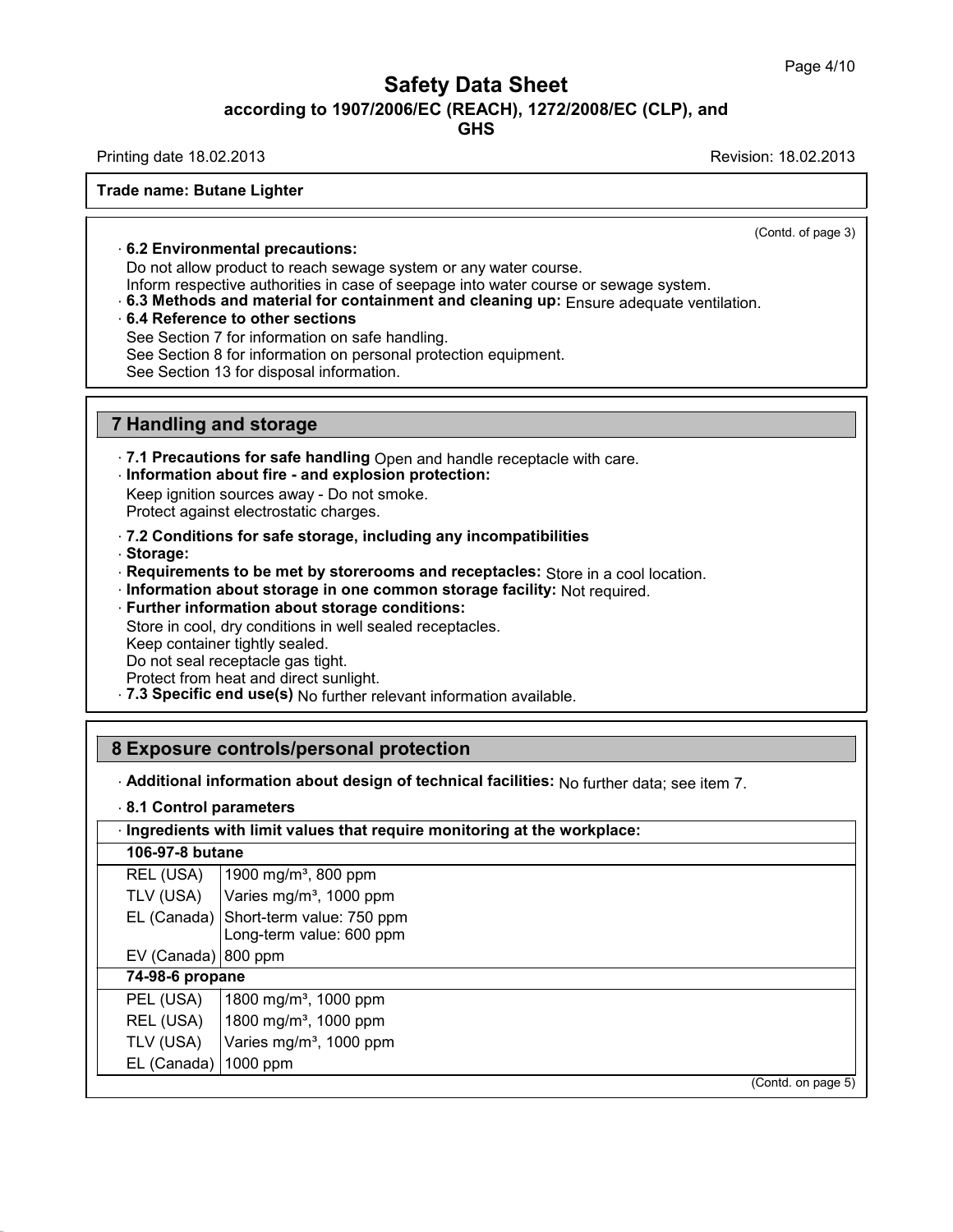Printing date 18.02.2013 Revision: 18.02.2013

**Trade name: Butane Lighter**

EV (Canada)  $1,000$  ppm

· **Additional information:** The lists valid during the making were used as basis.

#### · **8.2 Exposure controls**

- · **Personal protective equipment:**
- · **General protective and hygienic measures:** Wash hands before breaks and at the end of work.
- · **Respiratory protection:** Use suitable respiratory protective device in case of insufficient ventilation.

## · **Protection of hands:**

The glove material has to be impermeable and resistant to the product/ the substance/ the preparation. Due to missing tests no recommendation to the glove material can be given for the product/ the preparation/ the chemical mixture.

Selection of the glove material on consideration of the penetration times, rates of diffusion and the degradation

#### · **Material of gloves**

The selection of the suitable gloves does not only depend on the material, but also on further marks of quality and varies from manufacturer to manufacturer. As the product is a preparation of several substances, the resistance of the glove material can not be calculated in advance and has therefore to be checked prior to the application.

#### · **Penetration time of glove material**

The exact break through time has to be found out by the manufacturer of the protective gloves and has to be observed.

#### · **Eye protection:**



Tightly sealed goggles

| . 9.1 Information on basic physical and chemical properties<br><b>General Information</b> |                                    |                    |
|-------------------------------------------------------------------------------------------|------------------------------------|--------------------|
| · Appearance:                                                                             |                                    |                    |
| Form:                                                                                     | Compressed liquefied gas           |                    |
| Colour:                                                                                   | <b>Colourless</b>                  |                    |
| - Odour:                                                                                  | Like rotten eggs (mercaptans)      |                    |
| Odour threshold:                                                                          | Not determined.                    |                    |
| · pH-value:                                                                               | Not determined.                    |                    |
| Change in condition                                                                       |                                    |                    |
| <b>Melting point/Melting range:</b>                                                       | Undetermined.                      |                    |
| <b>Boiling point/Boiling range:</b>                                                       | -12 $^{\circ}$ C                   |                    |
| ⋅ Flash point:                                                                            | -60 $^{\circ}$ C                   |                    |
| · Flammability (solid, gaseous):                                                          | Extremely flammable liquefied gas. |                    |
|                                                                                           | 365 °C                             |                    |
| · Ignition temperature:                                                                   |                                    | (Contd. on page 6) |

(Contd. of page 4)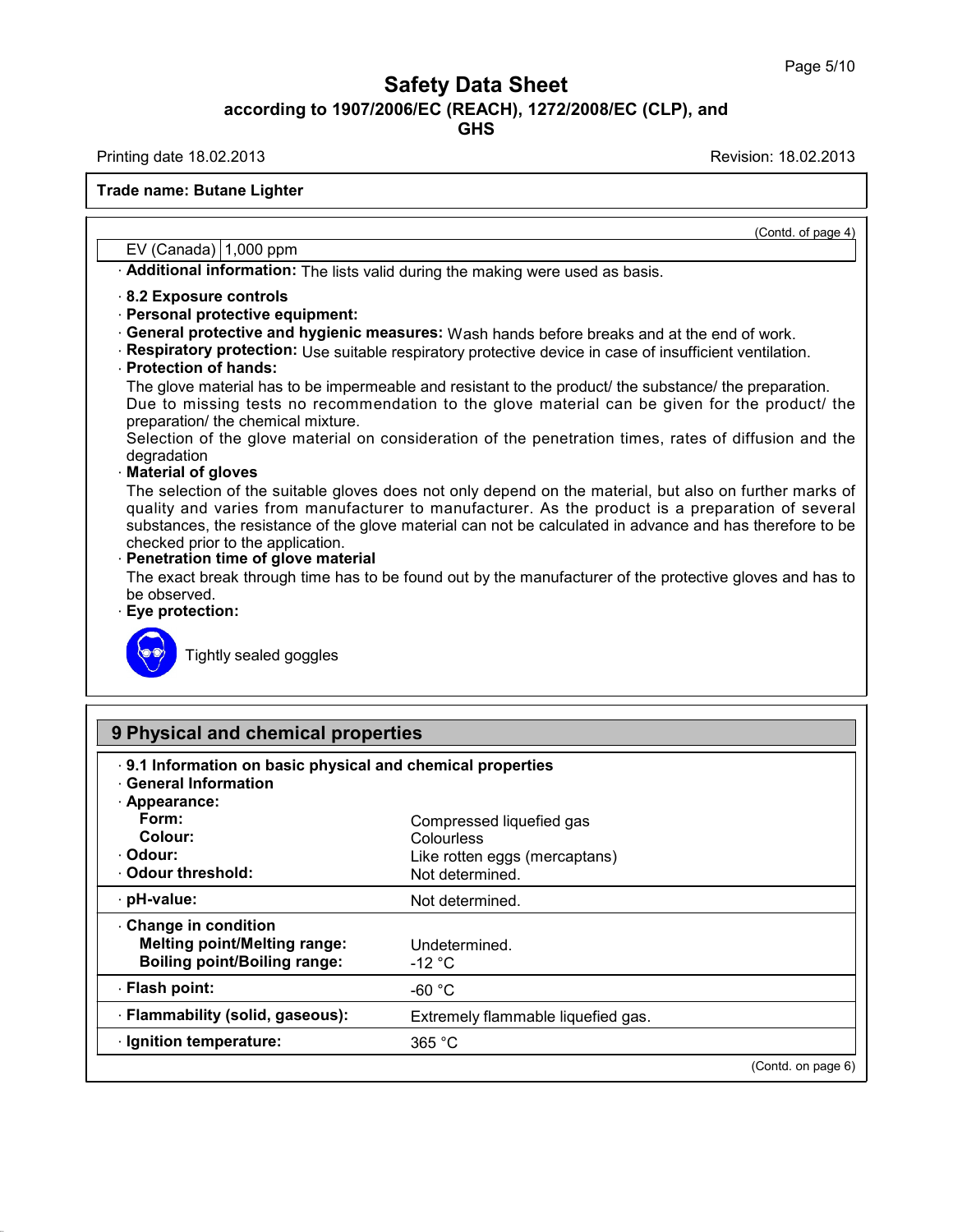Printing date 18.02.2013 Revision: 18.02.2013

**Trade name: Butane Lighter**

|                                                            | (Contd. of page 5)                                                                              |
|------------------------------------------------------------|-------------------------------------------------------------------------------------------------|
| <b>Decomposition temperature:</b>                          | Not determined.                                                                                 |
| Self-igniting:                                             | Product is not self-igniting.                                                                   |
| Danger of explosion:                                       | Product is not explosive. However, formation of explosive air/<br>vapour mixtures are possible. |
| <b>Explosion limits:</b>                                   |                                                                                                 |
| Lower:                                                     | 1,5 Vol %                                                                                       |
| Upper:                                                     | 10,9 Vol %                                                                                      |
| Vapour pressure at 20 °C:                                  | 8300 hPa                                                                                        |
| · Density:                                                 | Not determined.                                                                                 |
| <b>Relative density</b>                                    | Not determined.                                                                                 |
| · Vapour density                                           | Not determined.                                                                                 |
| <b>Evaporation rate</b>                                    | Not applicable.                                                                                 |
| Solubility in / Miscibility with                           |                                                                                                 |
| water:                                                     | Not miscible or difficult to mix.                                                               |
| · Partition coefficient (n-octanol/water): Not determined. |                                                                                                 |
| · Viscosity:                                               |                                                                                                 |
| Dynamic:                                                   | Not determined.                                                                                 |
| Kinematic:                                                 | Not determined.                                                                                 |
| · Solvent content:                                         |                                                                                                 |
| <b>Organic solvents:</b>                                   | 100,0 %                                                                                         |
| ⋅ 9.2 Other information                                    | No further relevant information available.                                                      |

## **10 Stability and reactivity**

- · **10.1 Reactivity**
- · **10.2 Chemical stability**
- · **Thermal decomposition / conditions to be avoided:**

No decomposition if used according to specifications.

- · **10.3 Possibility of hazardous reactions** No dangerous reactions known.
- · **10.4 Conditions to avoid** No further relevant information available.
- · **10.5 Incompatible materials:** No further relevant information available.

· **10.6 Hazardous decomposition products:** Carbon monoxide

# **11 Toxicological information**

- · **11.1 Information on toxicological effects**
- · **Acute toxicity:**
- · **Primary irritant effect:**
- · **on the skin:** No irritant effect.
- · **on the eye:** No irritating effect.

(Contd. on page 7)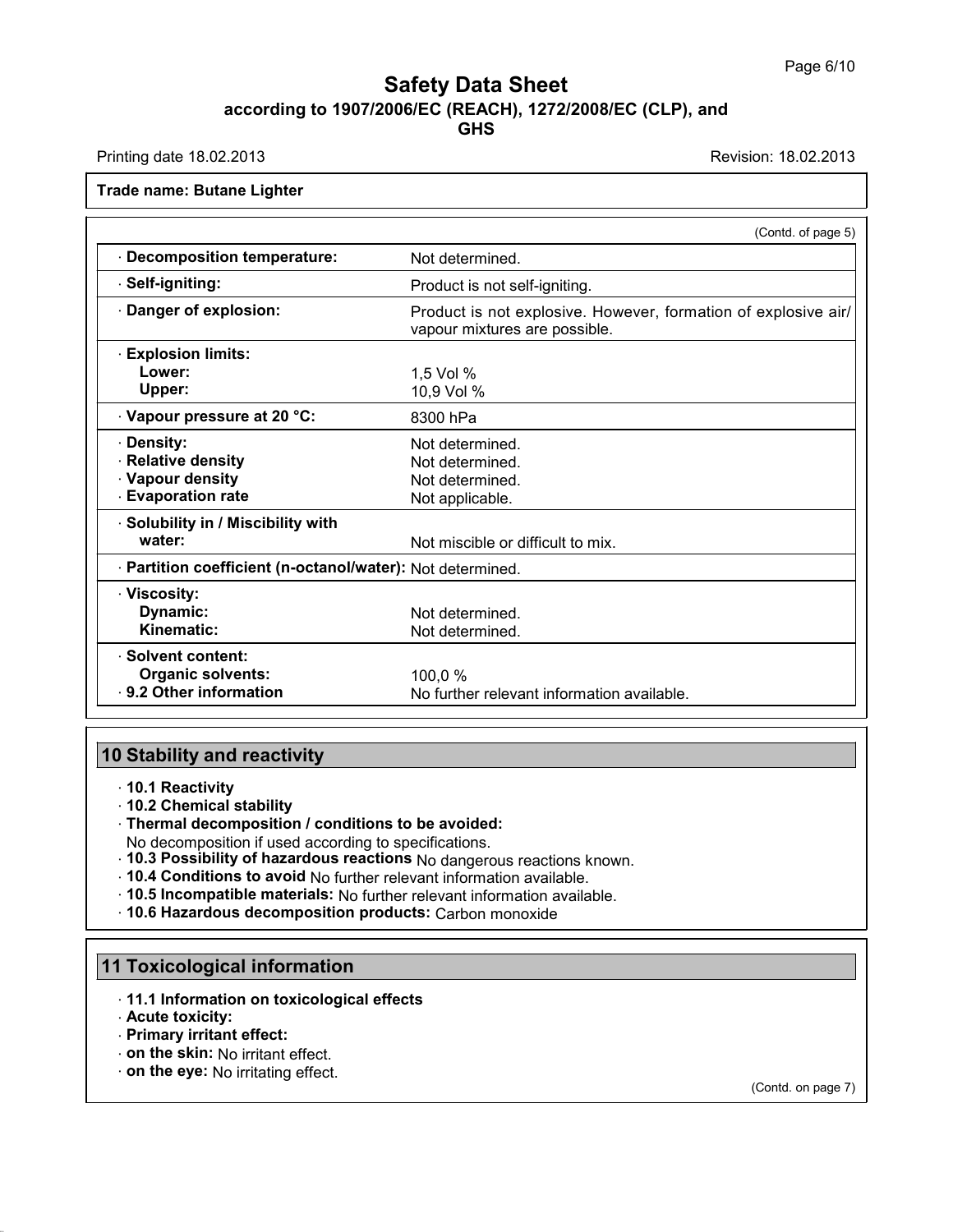**GHS**

Printing date 18.02.2013 Revision: 18.02.2013

**Trade name: Butane Lighter**

· **Sensitization:** No sensitizing effects known.

## **12 Ecological information**

- · **12.1 Toxicity**
- · **Aquatic toxicity:** No further relevant information available.
- · **12.2 Persistence and degradability** No further relevant information available.
- · **12.3 Bioaccumulative potential** No further relevant information available.
- · **12.4 Mobility in soil** No further relevant information available.
- · **Additional ecological information:**
- · **General notes:** Generally nothazardous for water
- · **12.5 Results of PBT and vPvB assessment**
- · **PBT:** Not applicable.
- · **vPvB:** Not applicable.
- · **12.6 Other adverse effects** No further relevant information available.

## **13 Disposal considerations**

### · **13.1 Waste treatment methods**

· **Recommendation**

Must not be disposed together with household garbage. Do not allow product to reach sewage system.

- · **Uncleaned packaging:**
- · **Recommendation:** Disposal must be made according to official regulations.

| $\cdot$ 14.1 UN-Number          |                 |  |
|---------------------------------|-----------------|--|
| · DOT, ADR, IMDG, IATA          | <b>UN1057</b>   |  |
| 14.2 UN proper shipping name    |                 |  |
| · DOT, IMDG, IATA               | <b>LIGHTERS</b> |  |
| <b>ADR</b>                      | 1057 LIGHTERS   |  |
| 14.3 Transport hazard class(es) |                 |  |
| · DOT                           |                 |  |
| <b>ANGEL CO.</b>                |                 |  |
| · Class                         | 2.1             |  |

(Contd. of page 6)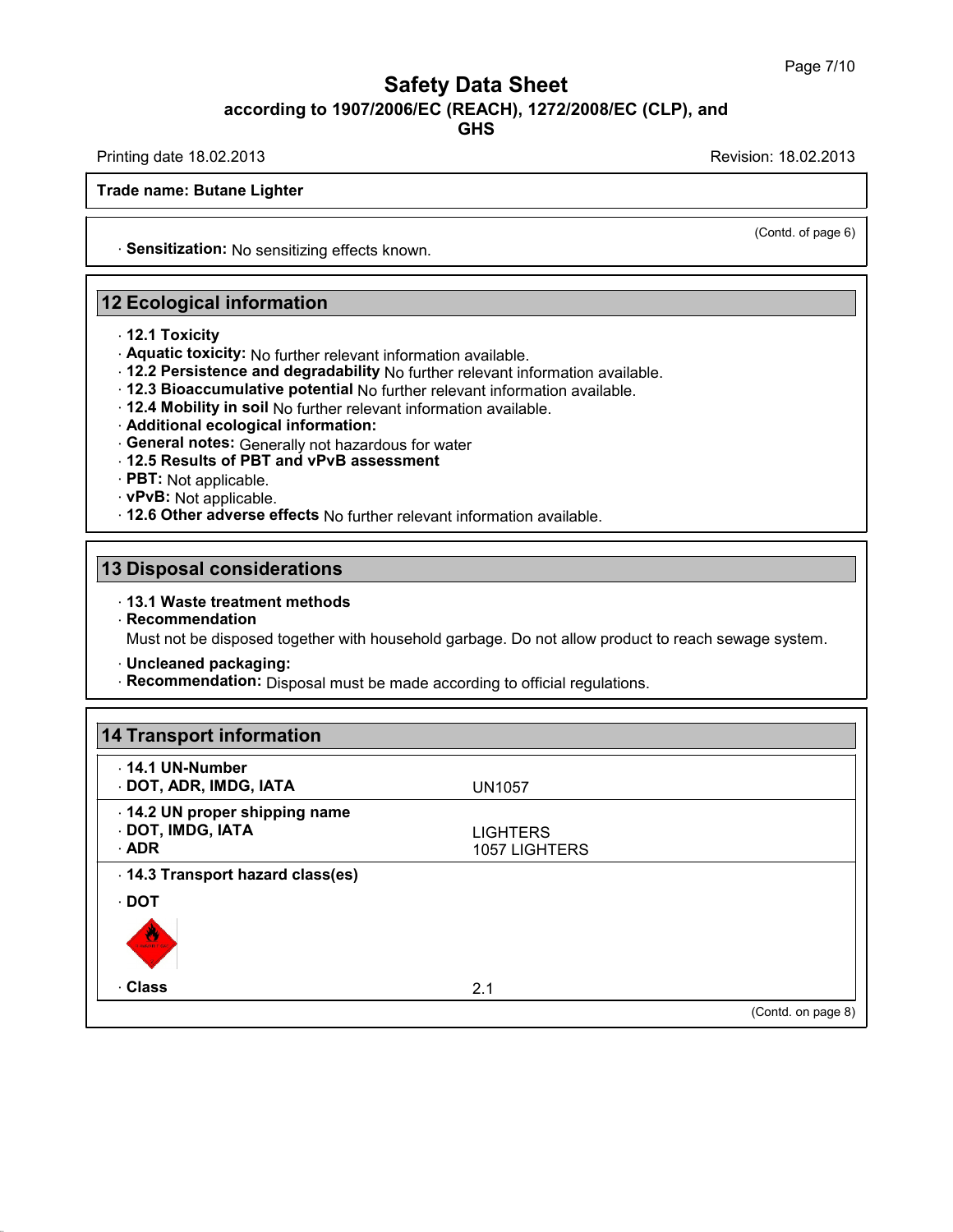Printing date 18.02.2013 Revision: 18.02.2013

#### **Trade name: Butane Lighter**

|                                                 |                           | (Contd. of page 7) |
|-------------------------------------------------|---------------------------|--------------------|
| · Label                                         | 2.1                       |                    |
| · ADR, IMDG, IATA                               |                           |                    |
|                                                 |                           |                    |
| <b>Class</b>                                    | 2.1                       |                    |
| · Label                                         | 2.1                       |                    |
| 14.4 Packing group                              |                           |                    |
| DOT, ADR, IMDG, IATA                            | Ш                         |                    |
| . 14.5 Environmental hazards:                   |                           |                    |
| · Marine pollutant:                             | No.                       |                    |
| 14.6 Special precautions for user               | Not applicable.           |                    |
| 14.7 Transport in bulk according to Annex II of |                           |                    |
| <b>MARPOL73/78 and the IBC Code</b>             | Not applicable.           |                    |
| · Transport/Additional information:             |                           |                    |
| ADR                                             |                           |                    |
| Limited quantities (LQ)                         | 0                         |                    |
| UN "Model Regulation":                          | UN1057, LIGHTERS, 2.1, II |                    |

## **15 Regulatory information**

· **15.1 Safety, health and environmental regulations/legislation specific for the substance ormixture** · **United States (USA)**

· **SARA**

· **Section 355 (extremely hazardous substances):**

None of the ingredients is listed.

· **Section 313 (Specific toxic chemical listings):**

None of the ingredients is listed.

· **TSCA (Toxic Substances Control Act):**

All ingredients are listed.

· **Proposition 65 (California):**

Note: There are no Proposition 65 substances listed in this chemical formulation. However, the metal container may contain trace amounts (less than 0.1% by weight) of lead, a substance known to the State of California to cause reproductive toxicity (males and females), developmental toxicity, and/or cancer. Increased risk of lead toxicity is not anticipated with normal use of this product. Notes below reference the chemical formulation only.

· **Chemicals known to cause cancer:**

None of the ingredients is listed.

(Contd. on page 9)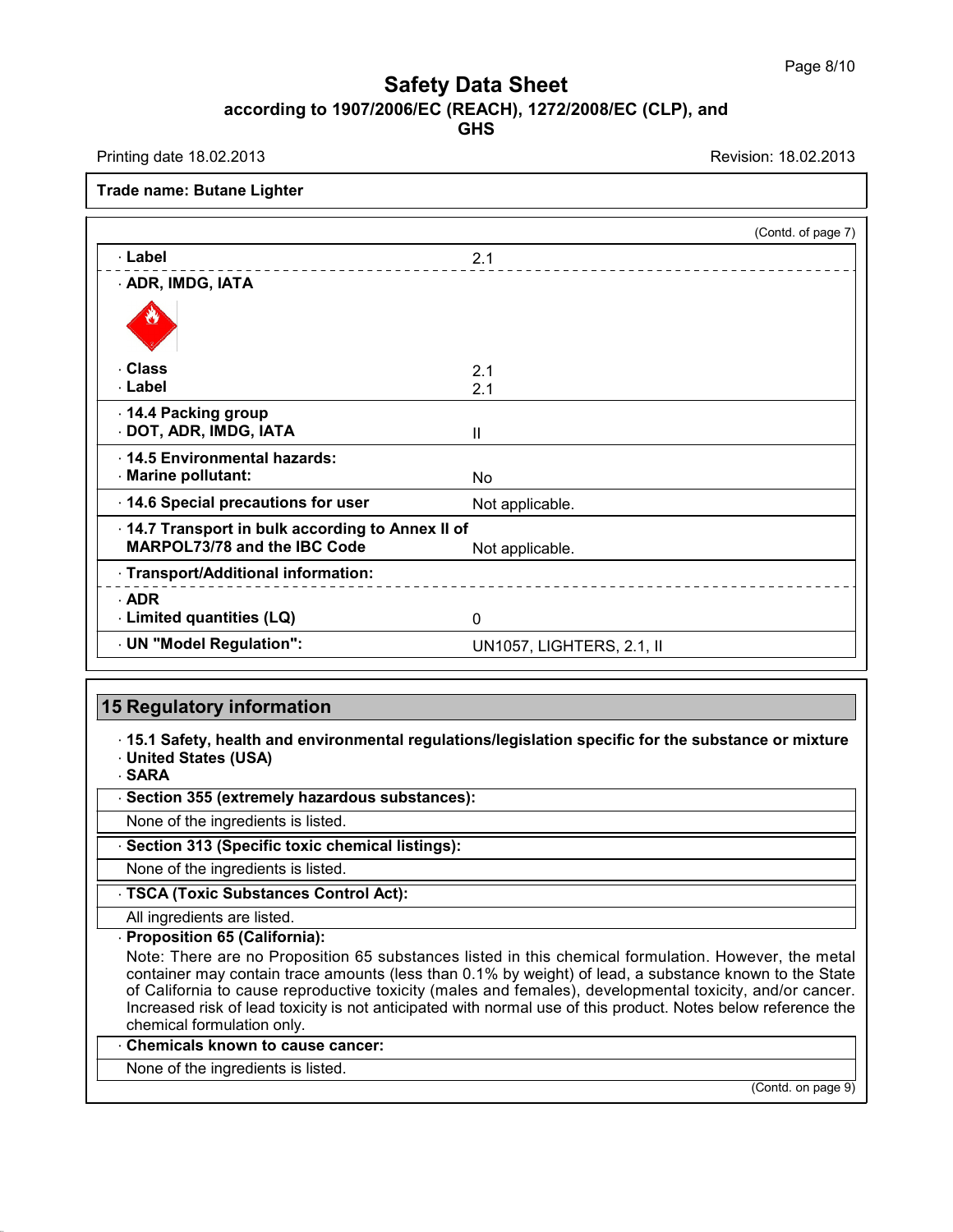Printing date 18.02.2013 **Revision: 18.02.2013** Revision: 18.02.2013

**Trade name: Butane Lighter**

|                                                                                           | (Contd. of page 8) |
|-------------------------------------------------------------------------------------------|--------------------|
| Chemicals known to cause reproductive toxicity for females:                               |                    |
| None of the ingredients is listed.                                                        |                    |
| Chemicals known to cause reproductive toxicity for males:                                 |                    |
| None of the ingredients is listed.                                                        |                    |
| Chemicals known to cause developmental toxicity:                                          |                    |
| None of the ingredients is listed.                                                        |                    |
| <b>Carcinogenic Categories</b>                                                            |                    |
| <b>EPA (Environmental Protection Agency)</b>                                              |                    |
| None of the ingredients is listed.                                                        |                    |
| IARC (International Agency for Research on Cancer)                                        |                    |
| None of the ingredients is listed.                                                        |                    |
| TLV (Threshold Limit Value established by ACGIH)                                          |                    |
| None of the ingredients is listed.                                                        |                    |
| NIOSH-Ca (National Institute for Occupational Safety and Health)                          |                    |
| None of the ingredients is listed.                                                        |                    |
| <b>OSHA-Ca (Occupational Safety &amp; Health Administration)</b>                          |                    |
| None of the ingredients is listed.                                                        |                    |
| Canada                                                                                    |                    |
| - Canadian Domestic Substances List (DSL)                                                 |                    |
| All ingredients are listed.                                                               |                    |
| Canadian Ingredient Disclosure list (limit 0.1%)                                          |                    |
| None of the ingredients is listed.                                                        |                    |
| Canadian Ingredient Disclosure list (limit 1%)                                            |                    |
| 106-97-8 butane                                                                           |                    |
| . 15.2 Chemical safety assessment: A Chemical Safety Assessment has not been carried out. |                    |

This information is based on our present knowledge. However, this shall not constitute a guarantee for any specific product features and shall not establish a legally valid contractual relationship.

#### · **Relevant phrases**

H220 Extremely flammable gas.

H280 Contains gas under pressure; may explode if heated.

R12 Extremely flammable.

#### · **Abbreviations and acronyms:**

ADR: Accord européen sur le transport des marchandises dangereuses par Route (European Agreement concerning the International Carriage of Dangerous Goods by Road) IMDG: International Maritime Code for Dangerous Goods

DOT: US Department of Transportation

IATA: International Air Transport Association

GHS: Globally Harmonized System of Classification and Labelling of Chemicals

ACGIH: American Conference of Governmental Industrial Hygienists

(Contd. on page 10)